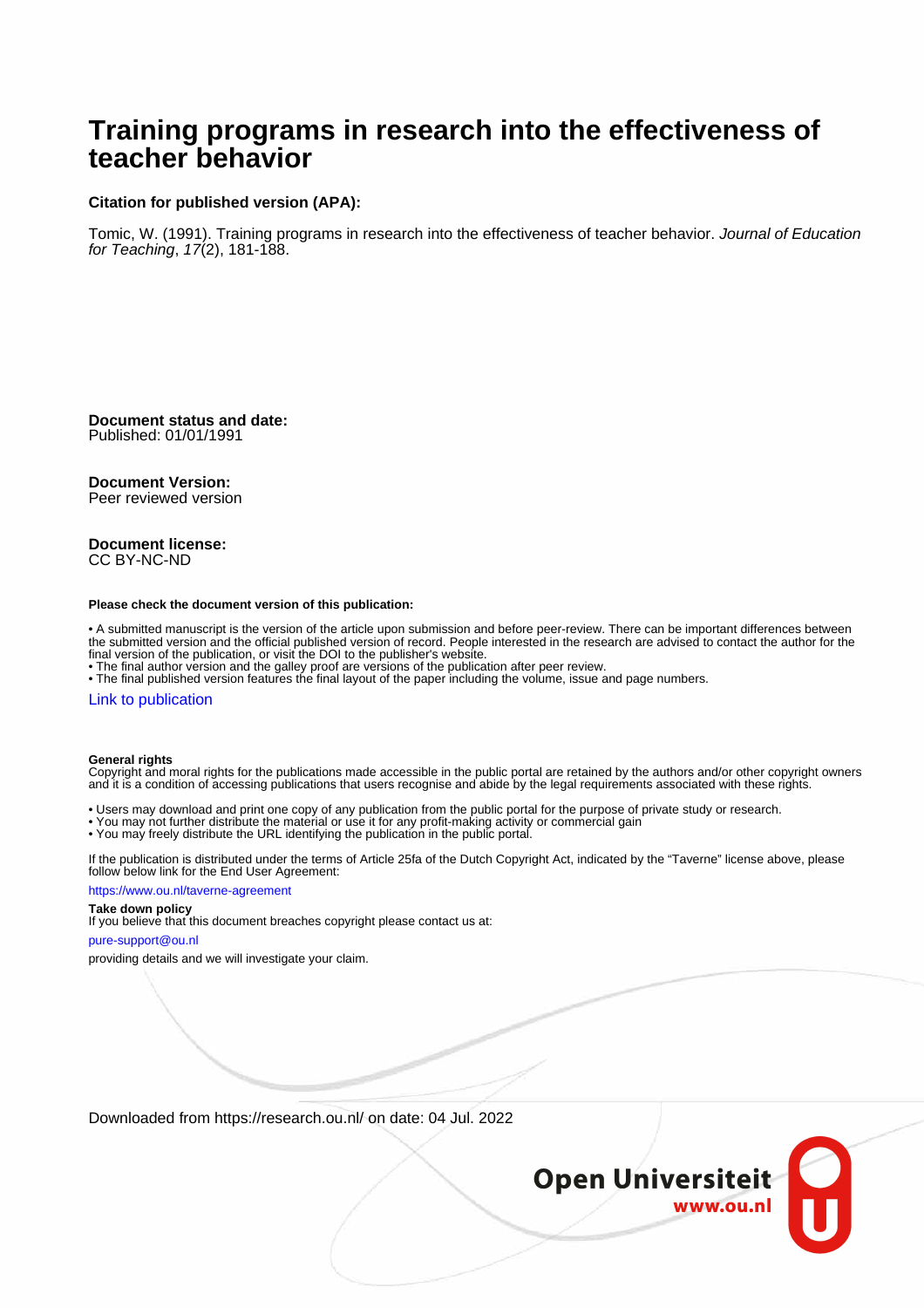# Training Programs in Research into the Effectiveness of Teacher Behavior

## **WELKO TOMIC**

Social Sciences Department, Open University, P.O. Box 2960, 6401 DL Heerlen, The Netherlands.

This article contends that studies into the effectiveness of teacher behavior should **ABSTRACT** give more attention both to a systematic design of training programs as well as to the collection of implementation data concerning teacher behavior, before incorporating the training program into an experimental design.

## **INTRODUCTION**

Research aimed at increasing knowledge of teaching and learning improving their quality has changed its focus in the course of time. Research has focused on the personal characteristics of teachers, on leadership styles, on teaching methods and on the consequences of implementing different curricula (Evertson & Smylie, 1987).

In the late 1960s studies began to be published relating teacher behavior and student achievement. These studies were aimed at optimizing teaching and learning through teacher action and the assumption that empirically supported insight concerning the relationship between teacher behavior and students' result would contribute to a positive influence on student achievement. We agree with Gage (1978), among others, that knowledge concerning this relationship is essential, not only to directly influence the behavior of practicing teachers, but to use in the education of teachers as well. Such research is part of the process-product research paradigm, in which research activities concentrate largely on the behavior of the teacher. As a rule, studies attempting to determine the causal relationship between teacher behavior and student achievement involve a great many teachers and classrooms.

By and large, studies into the effectiveness of teacher behavior make use of two approaches (Van der Sijde & Tomic, 1989). According to the first approach, teachers learn to use particular teaching behaviors effectively. In this context, 'effective' means that teachers can apply the teaching behaviors they have learned (teacher competence). In other words, the emphasis is on the teacher. This approach has been the foundation of many courses and training programs, for example in the areas of microteaching (Allen & Ryan, 1969) or in-service training (Veenman, Lem & Roelofs, 1990). In the second approach, the adjective 'effective' does not describe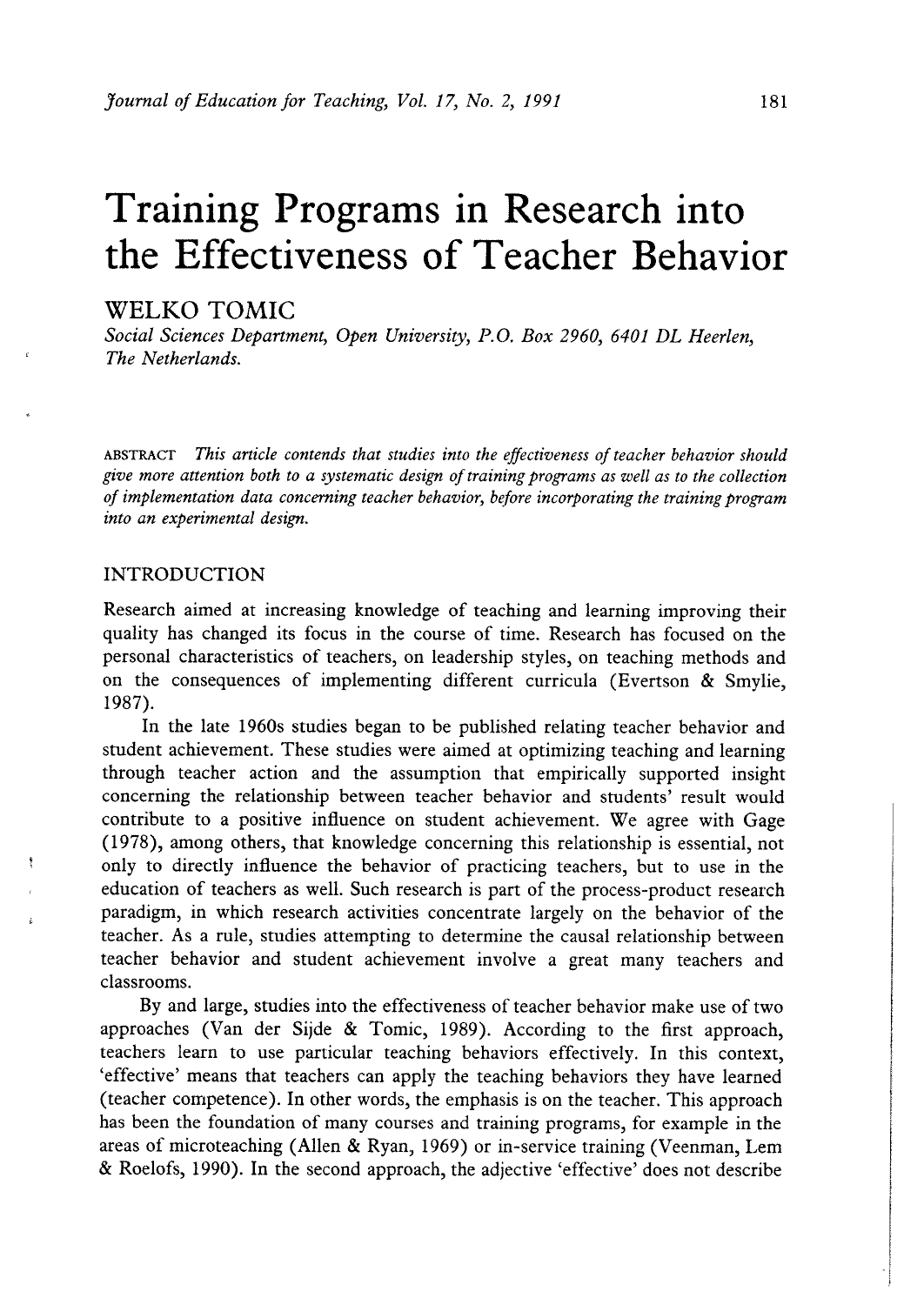teachers so much as the effects of their teaching (teacher effectiveness). In the first approach, the object of research is to investigate whether, and to what degree, the teacher can implement given activities; in the second, research is geared toward determining whether and to what degree the teacher's teaching behavior produces the desired student learning outcomes. When researchers study the influence of a specific group of teaching behaviors on student learning outcomes, in other words when they investigate the effectiveness of teacher behavior, then they should have some certainty about whether teachers are able to apply the behaviors they have learned and whether they in fact do apply them (teacher competence).

This article emphasizes the importance of a systematic approach to designing course and training programs. The design and realization of training programs should approximate the features of a systematic approach method. Moreover, in researching the effectiveness of teacher behavior, it is important that the research design allows investigators to first study teacher competence and thereafter teacher effectiveness.

 $\tilde{\epsilon}$ 

ţ.

In the next section of this article we will describe, first of all, the status of training programs in research into the effectiveness of teacher behavior. Next we describe the minimum number of phases or stages in the design process that we believe one should go through in developing training programs. Finally, in the section discussing the characteristics of training programs in experiments into effective teacher behavior, we deal with three issues in succession: the sources upon which the programs are based, the application or lack thereof of a systematic work method in putting together training programs, and the nature of the implementation data that has been collected about the training program.

## THE STATUS OF TRAINING PROGRAMS IN RESEARCH INTO THE EFFECTIVENESS OF TEACHER BEHAVIOR

Improving student learning outcomes through the teacher implies a causal link between teacher behavior (to be changed) and how students score on a test. In other words, the desired change in learning outcomes is a function of changes in teacher behavior. The usual method used to determine a causal relationship is to conduct an experiment using a research design in which the independent variable is manipulated and the value of the dependent variable is subsequently determined. By using an appropriate experimental design we can infer that the value of the dependent variable will differ according to the value of the independent variable. If we can control other sources of variation in the dependent variable other than the independent variable, then we may conclude that the independent variable has produced a change in the dependent variable (Gage & Needels, 1989). In order to control those other variables in research into the effectiveness of teacher behavior, teachers and their classes should be assigned randomly to the experimental and the control groups. The design of experiments into the effectiveness of teacher behavior is roughly the same as a pretest-posttest design (Campbell & Stanley, 1963). Prior to the training period, a systematic observation instrument is used to determine the entering behavior of the teacher. This is known as the pretest. Next the teachers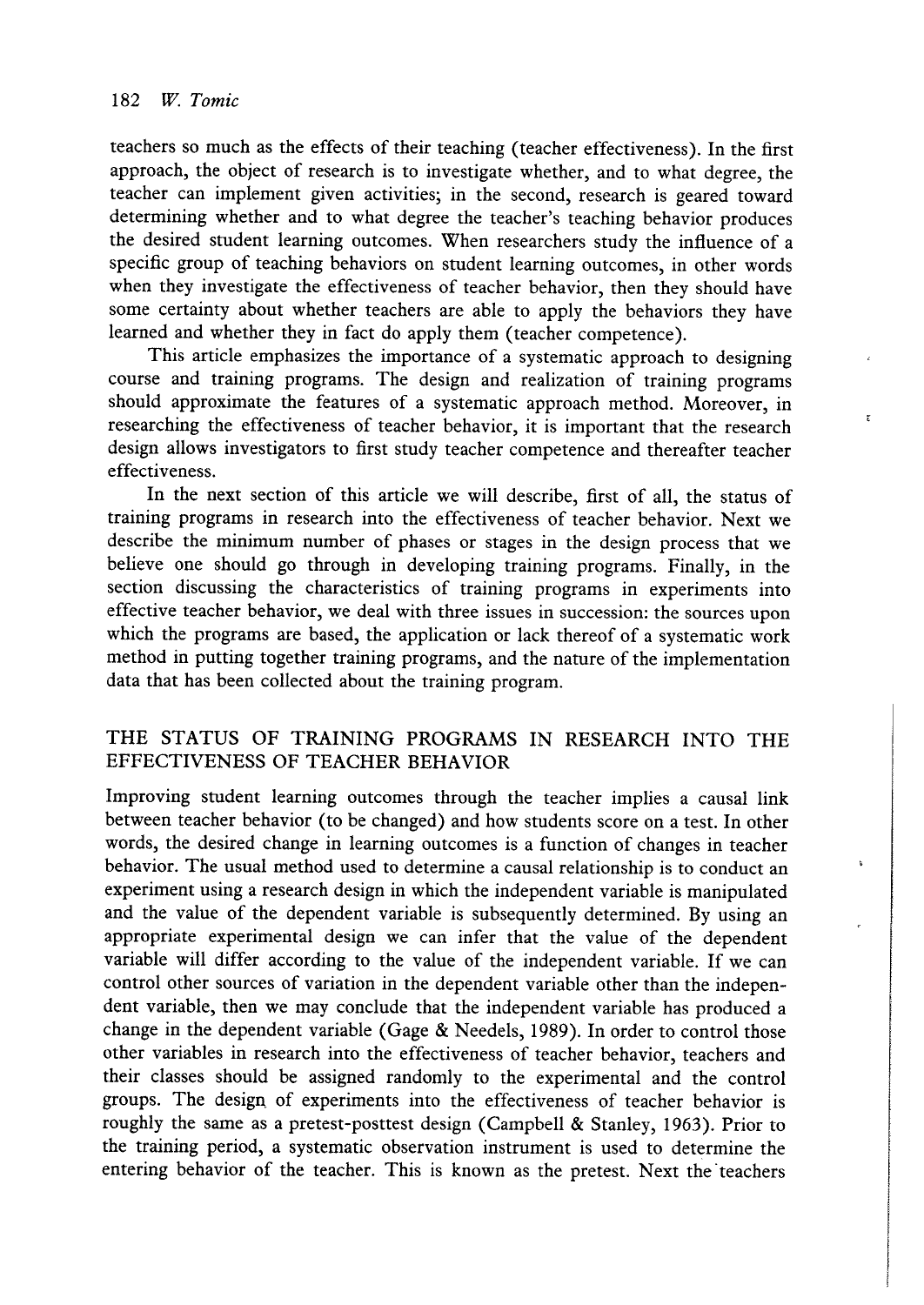participate in training sessions for a certain period of time, which is given either in written form, orally, or in a combination of the two. After the training activities have ended, teacher behavior is once again determined using the same observation instrument used in the pretest. The difference between the results observed in pretest and posttest teacher behaviors indicates the effect ascribable to the influence of training.

It is of course standard practice to compare the results of the group of teachers who have gone through the training program with the results of those who have not, the pretest-posttest control group design (Campbell & Stanley, 1963), in order to determine whether the desired teacher behaviors were acquired in some other fashion during the training period.

The results of such training programs are obtained by statistical analysis. However, statistically significant outcomes that might be ascribed to training programs are not necessarily relevant (Molenaar, 1974). More important than significance is whether the results are interesting (Vroon, 1984). Besides statistical values, then, criteria with respect to content are necessary to estimate the value of the training results. A common standard used to determine the effects of training on the behavior of teachers is the 'near-near' transfer (Brainerd, 1977), in which the behaviors to be observed are identical to the behaviors taught during the training period. From the preceding it becomes clear that the training program is of primary importance in research into the effectiveness of teacher behavior, because it incorporates the behaviors to be manipulated and assumed to influence the desired student learning outcomes.

There is a certain amount of agreement concerning the requirements that the design of such experiments must meet. This agreement does not extend, however, to the requirements set for the training program itself before it is given to the experimental group of teachers.

## A MINIMAL STRATEGY FOR THE SYSTEMATIC DESIGN OF TRAINING **PROGRAMS**

Before a training program for a particular field can be set up, a number of activities need to be performed (Van de Wolde, 1990). First, an outline should be made of what is known in that particular field. In order to set up a training program for teachers to produce desireable student learning outcomes, we must make an inventory of published research results relevant to the design of a teacher training program. This takes place in the pilot study phase of this systematic work method.

Also in this phase, we describe the problem in terms of a discrepancy between the actual and the desired behaviors to be manipulated in the training program and analyze the context of the problem. The description of the problem and the context analysis give us the provisional criteria that every potential solution must satisfy. The object of the training program as well as the knowledge available in the field serve as guidelines for a possible training program proposal. This proposal is the training program's design.

In the design phase a number of activities occur in sequence. The description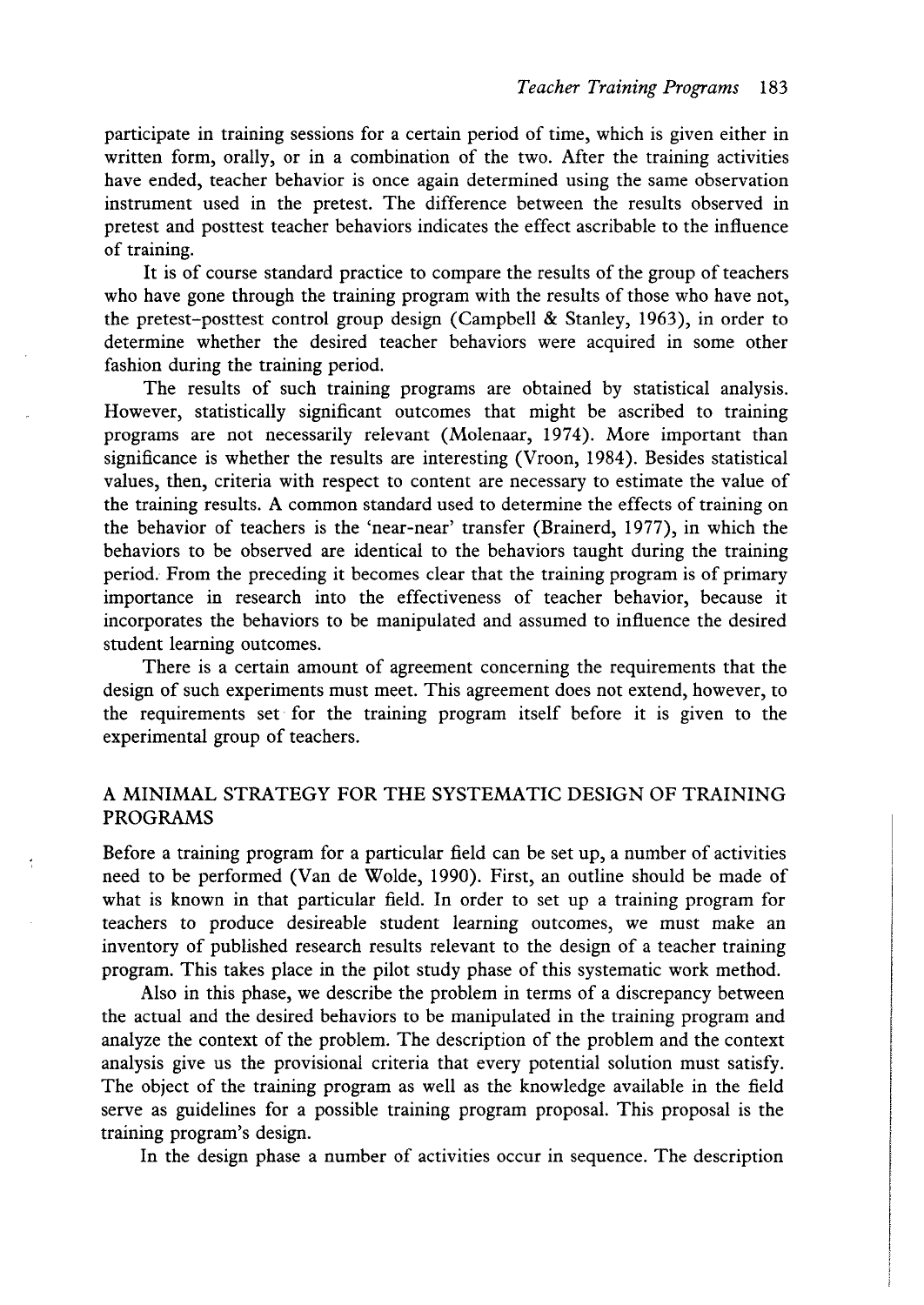of the problem serves as the point of departure for the realization of the chosen solution. With this aim in mind, both knowledge acquired in research and knowledge gained in practice are utilized. Important activities in this phase include generating alternative solutions and comparing and contrasting these alternatives. These activities should result in the choice of the best design, given the existing circumstances. The design phase activities end in a work document that establishes clear guidelines for the construction of a prototype training program. The importance of this phase lies in the articulation of the training program's or course's objectives and theoretical points of departure. These objectives and theoretical points of departure are only of secondary importance in the training material such as syllabuses, computer programs and video programs, since the target group is not necessarily interested in the scholarly and theoretical rationale underlying the training program. Fellow researchers and designers, however, are interested, not only in the product, but to an equal degree in the rationale behind the design.

The components of the training program are developed on the basis of the solution's design or blueprint. Unavoidably, an interaction will take place between the blueprint of the solution and its realization. It is not unlikely that problems will arise in the realization phase leading to changes and adaptations. The prototype or end product of the realization phase must be tested in practice. This is only possible by letting the target group try out the actual training program and by subjecting it to subsequent evaluation. In other words, in this phase the solution being proposed must be tested and evaluated in the same context for which it has been designed, with an eye to determine whether the solution is adequate or whether it needs improvement. This evaluation is of a formative nature.

In reality, two separate, distinct evaluation studies should be performed. The first is concerned with whether and to what degree the target group, the teachers, display the desired behaviors of the training program (teacher competence). The second is conducted whenever the training program has been designed for a specific purpose, namely raising student scores in the cognitive or the affective domain by means of changes in teacher behaviors through training (teacher effectiveness). This evaluation should be conducted by means of an experimental design. Only when both evaluation studies show positive results should the training program be administered to the target group. These activities usually take place in the implementation phase of the systematic work method mentioned above.

ŧ

It goes without saying that design strategies may include a greater number of phases, or that the phases may contain a greater number of activities (Andrews & Goodson, 1980), but a design strategy should at the very least consist of the phases described above.

## CHARACTERISTICS OF TRAINING PROGRAMS IN EXPERIMENTS INTO THE EFFECTIVENESS OF TEACHER BEHAVIOR

Gage & Needels (1989) have outlined studies in which training programs were developed for experimental groups of teachers. Out of hundreds of publications, they selected 13 studies on the basis of eight criteria and described the sources used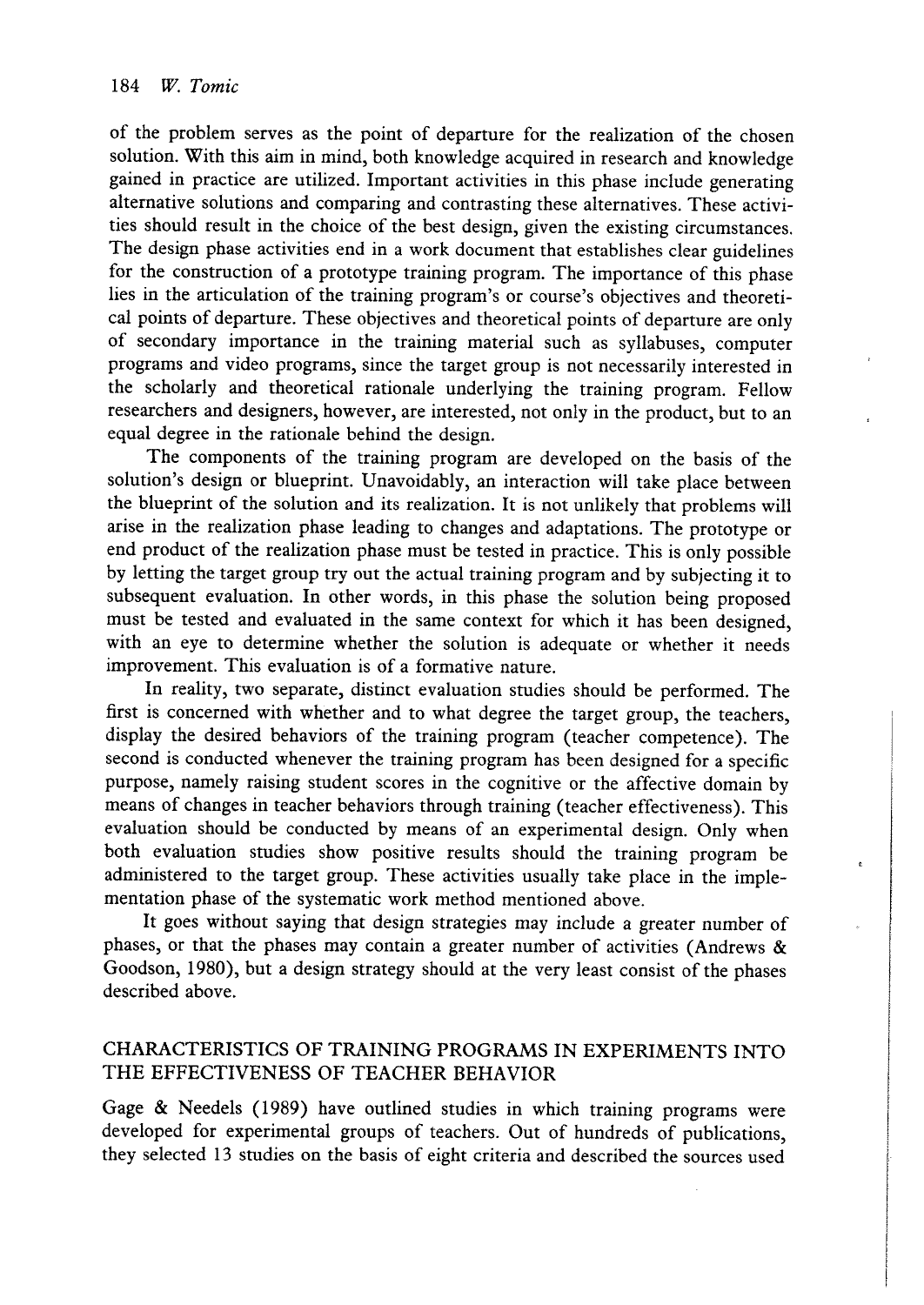in these studies to develop the training programs and the implementation data collected. In our investigation we are of course interested in these two questions.

As the presence of the eight criteria increases the probability that the research results will have external validity, we will give these criteria here for the sake of completeness. Teachers with regular full-time appointments participated in the work which focused on the regular curriculum. The investigation took place over a real school period, such as a year or a semester. The teachers were generally assigned at random to experimental and control groups. The independent variables included in the training program were largely derived from the results of previous correlational studies. The teachers were observed and data collected concerning the teacher behaviors. Finally, data concerning the student outcomes were collected.

Many researchers borrow their independent variables or teacher behaviors for the training program from the results of correlational research. In the training programs of two studies, the results of correlational research were filled in with results based on observations of relatively effective and ineffective teachers (Good & Grouws, 1979; Good & Grouws, 1981). Some researchers also drew on theories concerning how children function at school (Anderson et al., 1979; Djalil, 1984; Emmer et al., 1982; Gall et al., 1984; Stallings et al., 1979).

Inspection of these studies reveals that the independent variables, that is, the teacher behaviors to be manipulated and thought to produce the desired student learning outcomes, are derived largely from the outcomes of previous correlational research into process-product relationships. In their research reports, the researchers fail to reflect the reasoning process underlying the independent variables chosen.

Neither do they mention the method used to develop the training program. The most obvious question, to what extent a systematic design strategy was applied in putting together the training program and what that strategy is, is left unanswered, let alone treated systematically. As a result, Gage & Needels' outline (1989), which describes 12 features of the 13 experiments discussed, gives us no information about the way the training programs were put together. Nor do Gage and Needels discuss this omission in their outline of the experiments described.

The systematic design of a training program is, however, of primary importance as is experimental design. This is equally true of implementation data concerning teacher behaviors in the program, which should be collected before the program is included in the experimental design.

In the introductory section we reported two recognizeable approaches in research into the effectiveness of teacher behavior. In the first approach the focus is on whether and to what degree the teacher can apply the behaviors he or she has acquired. In the second approach the pivotal question is whether and to what degree the teaching behaviors of the teacher produce the desired student learning outcomes.

In all 13 experiments implementation data had been collected. The degree of implementation was determined by estimating the differences between teacher behaviors in the experimental group and teacher behaviors in the control group. No single study investigated prior to the experiment whether a group of teachers were able to apply the behaviors desired by the researchers. In other words, we only learn whether teachers were able to implement these behaviors after the experiment had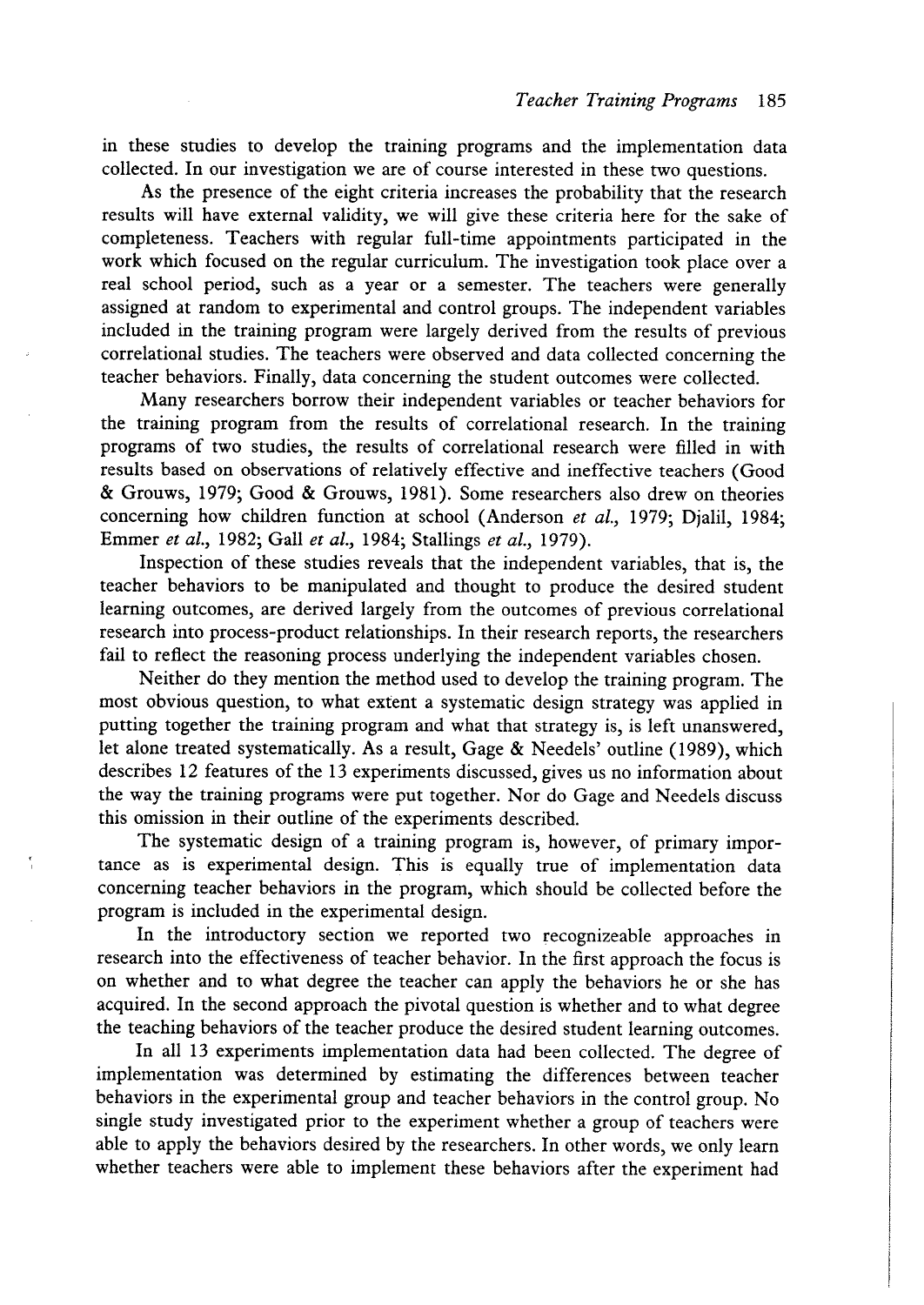#### 186 W. Tomic

been conducted. That means that an important characteristic of the training program does not emerge until later. The value of the training program, however, should be known before the program is offered as an experimental condition. An example of a research design that first determines the value of the training program before offering it to the experimental teacher group is to be found in Van der Sijde (1987). In this study, it was first determined whether a group of teachers could in fact apply the behaviors of the training program. Once this had been established, the training program was included in the experimental condition.

## **DISCUSSION**

We stated earlier that training programs included in research into the effectiveness of teacher behavior are largely constructed to produce desirable student learning outcomes. These studies generally fail to include information about the way the training programs had been developed. Upon closer inspection it seems that the studies fail to utilize a systematic design strategy. This deficiency is keenly felt by other researchers, as they are naturally interested not only in the outcome but to an equal degree in the rationale and the different activities leading to it. If agreement prevailed concerning the need for a minimal design strategy in developing teacher training programs, the process of developing training programs would be more verifiable and replicable.

It appears from studies incorporating training programs into the experimental design that the implementation of teacher behaviors is viewed in a particular light. In these studies, implementation seems to be the difference between the behaviors exhibited by the teachers in the experimental group and those exhibited by the teachers in the control group. In other words, the degree of implementation is determined only after measuring the effect of the teacher behaviors on student learning outcomes. In this article, apart from the degree of implementation of teacher behaviors determined by means of an experimental design, we have advocated the collection of still other implementation data. We hope to have argued convincingly that, prior to the experimental design, it should be known whether and to what degree teachers can carry out or implement the behaviors to be manipulated: it might be that teachers are unable to complete or carry out the behaviors desired by the researchers. If it appears that not all the relevant behaviors can be carried out by the teachers, then the training program must be revised. The studies cited above make no mention of this.

In conclusion, we argue that the value of teacher training programs would increase if researchers used a minimal systematic design strategy, which would not only determine the degree to which the teacher behaviors of the program were implemented by means of an experimental design, but would do this before the training program became part of the experimental design.

### **BIBLIOGRAPHY**

ALLEN, D.W. & RYAN, K. (1969) Microteaching (Reading, MA, Addison-Wesley).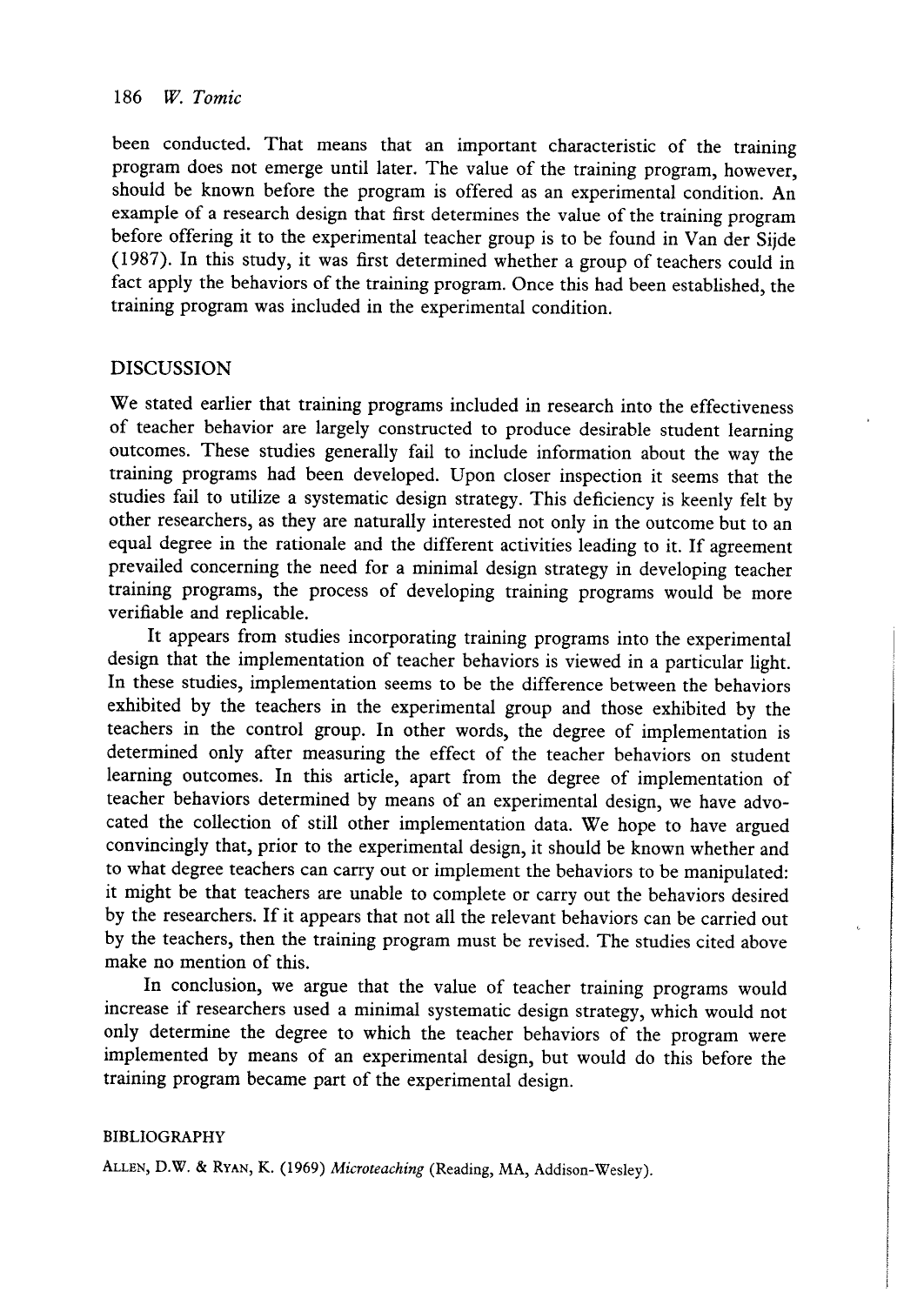- ANDERSON, L., EVERTSON, C.M. & BROPHY, J.E. (1979) An experimental study of effective teaching in first-grade reading groups, Elementary School Journal, 79, pp. 193-223.
- ANDREWS, D.H. & GOODSON, N.D.L. (1980) A comparative analysis of models of instructional design, Journal of Instructional Development, 3, pp. 2-16.
- BORG, W. & ASCIONE, F. (1982) Classroom management in elementary mainstreaming classrooms, Journal of Educational Psychology, 74, pp. 85-95.
- BRAINERD, C.J. (1977) Learning research and Piagetian theory, in: L. S. SIEGEL & C. J. BRAINERD (Eds) Alternatives to Piaget: critical essays on the theory (New York, Academic Press).
- CAMPBELL, D.T. & STANLEY, J.C. (1963) Experimental and quasi-experimental designs for research on teaching, in: N. L. GAGE (Ed.) Handbook of Research on Teaching (Chicago, IL, Rand McNally).
- COLADARCI, T. & GAGE, N.L. (1984) Effects of a minimal intervention on teacher behavior and student achievement, American Educational Research Journal, 21, pp. 539-555.
- CRAWFORD, J., GAGE, N.L., CORNO, L., STAYROOK, N. & MITMAN, A. (1978) An Experiment on Teacher Effectiveness and Parent-Assisted Instruction in the Third Grade, Vols 1-3 (Stanford, CA, Program on Teaching Effectiveness, Center for Educational Research at Stanford, Stanford University).
- DJALIL, A. (1984) The effect of teacher training on specific teaching skills, classroom processes, and student learning outcomes: an experiment with Indonesian fifth-grade teachers, unpublished Ph.D. dissertation, University of Sydney.
- EMMER, E.T., SANFORD, J., CLEMENTS, B. & MARTIN, J. (1982) Improving Classroom Management and Organization in Junior High Schools: an experimental investigation (Austin, TX, Research and Development Center for Teacher Education, University of Texas).
- EVERTSON, C.M., EMMER, E.T., SANFORD, J. & CLEMENTS, B. (1983) Improving classroom management: an experiment in elementary school classrooms, Elementary School Journal, 84, pp. 173-188.
- EVERTSON, C.M., WEADE, R., GREEN, J. & CRAWFORD, J. (1985) Effective Classroom Management and Instruction: an exploration of models, final report (Washington, DC, National Institute of Education).
- EVERTSON, C.M. & SMYLIE, M.A. (1987) Research on teaching and classroom processes, in: J. A. GLOVER & R. R. RONNING (Eds) Historical Foundations of Educational Psychology, pp. 349-371 (New York, Plenum Press).
- FRIEDMAN, M. & STOMPER, C. (1983) The effectiveness of a faculty development program: a process-product experimental study, Review of Higher Education, 7, pp. 49-65.
- GAGE, N.L. (1978) The Scientific Basis of the Art of Teaching (New York, Teachers College Press).
- GAGE, N.L. & NEEDELS, N.L. (1989) Process-product research on teaching: a review of criticisms, Elementary School Journal, 89, pp. 253-300.
- GALL, M.D., FIELDING, G., SCHALOCK, D., CHARTERS, W.W. & WILCZYNSKI, J. (1984) Involving the Principal in Teachers' Staff Development: effects on the quality of mathematics instruction in elementary schools (Eugene, OR, Division of Educational Policy and Management, College of Education, University of Oregon).
- GOOD, T.L. & GROUWS, D.A. (1979) The Missouri Mathematics Effectiveness Project: an experimental study in fourth-grade classrooms, *Journal of Educational Psychology*, 71, pp. 355-362.
- GOOD, T.L. & GROUWS, D.A. (1981) Experimental Research in Secondary Methematics Classrooms: working with teachers (Columbia, MI, University of Missouri).
- KINGMA, J. (1981) De Ontwikkeling van quantitatieve en Relationele Begrippen bij Kinderen van 4 tot 12 Jaar (Lisse, Swets & Zeitlinger).
- MOLENAAR, W. (1974) Ik word ziek van de statistiek, Heymans Bulletins Psychologische Instituten, RU Groningen, nr. 74. HB-165 EX.
- STALLINGS, J., NEEDELS, M. & STAYROOK, N. (1979) How to Change the Process of Teaching Basic Reading Skills at the Secondary School Level (Menlo Park, CA, SRI International).
- TOMIC, W. & VAN DER SIJDE, P.C. (1989) Changing Teaching for Better Learning (Berwyn, Swets North America).
- VAN DER SIJDE, P.C. (1987) Training the Teaching Script (Almere, Versluys).
- VAN DER SIJDE, P.C. & TOMIC, W. (1987) Design of training programs for teachers based on the results of research, Education and Society, 5, pp. 37-48.